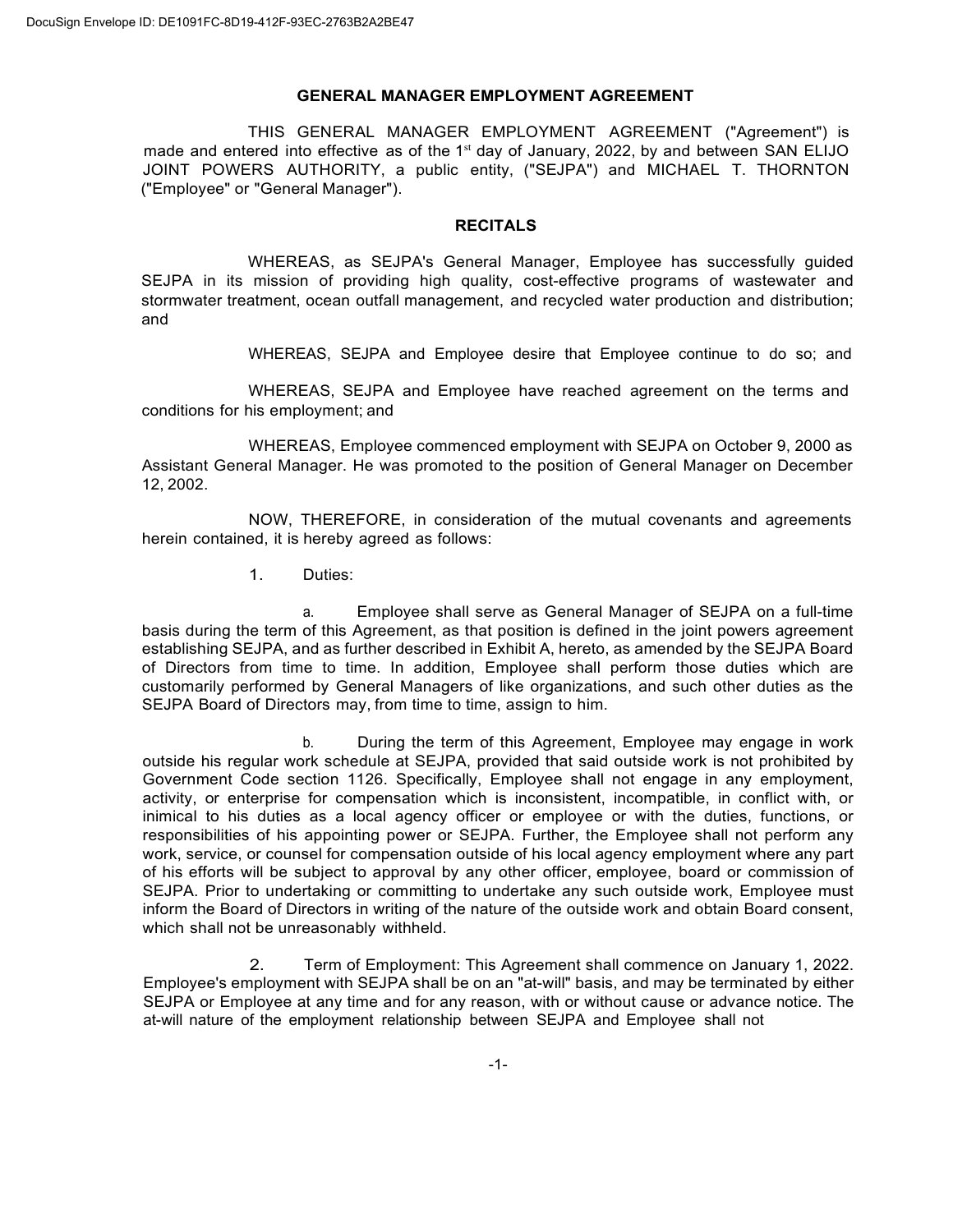be changed or modified except through a writing signed by the Chairperson of SEJPA's Board of Directors.

3. Termination of Employment: Should SEJPA terminate Employee, whether with or without cause, SEJPA shall, subject to Employee's signing and returning a full release in a form satisfactory to SEJPA, together with any SEJPA property, pay to Employee a lump sum amount equal to one-half of his annual base salary within 10 working days of the date such release becomes irrevocable by Employee. SEJPA shall, in addition, pay for the full cost of COBRA premiums for coverage for Employee and, if applicable, his spouse (so long as she remains married to Employee) and dependent children who were covered under the SEJPA grouphealth plan on the date of Employee's termination, for a period of six months after the date of termination; provided, however, that SEJPA will only be obligated to pay such COBRA premiumsif Employee properly elects and obtains COBRA coverage. The availability, duration and scope of such COBRA coverage will be solely as required by applicable federal law. SEJPA will cease to be obligated to pay Employee's COBRA premiums under this clause (and those for his spouseand dependent children, if applicable) when Employee secures other employment and becomes eligible for health coverage, even if he remains eligible for COBRA coverage. For the purposes of this paragraph, base salary means the base salary in effect at the time of Employee's termination from employment and does not include any incentive increment, vacation, sick leave, pension contributions, health benefits or any other employee benefit.

4. Compensation:

a. Base Salary. Employee will receive a base annual salary of \$243,737, commencing as of January 1, 2022, \$246,174 commencing as of July 1, 2022, and commencing as of July 1, 2023, \$253,560, which may be adjusted by the SEJPA Board of Directors during future performance reviews.

Prior to June 30 of each fiscal year of this Agreement, SEJPA will review employee's performance, based upon goals and objectives agreed upon between Employee and the SEJPA Board of Directors, and give employee a written evaluation of his overall achievement of those goals and objectives and management of SEJPA. The Board of Directors will consider Employee's performance when determining whether Employee shall be granted any increases in his base compensation, or any other compensation.

The General Manager is eligible for an additional performance-based bonus of upto \$10,000, for the period of July 1, 2021 through June 30, 2022, for the period of July 1, 2022 through June 30, 2023, and again for the period of July 1, 2023 through June 30,2024, subject to the approval of the Board of Directors on or before June 30 of each year.

b. Benefits. Employee shall be entitled to participate in medical, dental, life and disability insurance plans, cafeteria plan, health care, dependent care reimbursement and deferred compensation plan on the same basis as employees subject to Resolution 2019-03 attached hereto, or any superseding Resolution, except as noted herein. A listing of Employee's benefit and compensation package, including the generally available SEJPA employee benefit plans for which Employee is eligible, during the term of this Agreement, is attached hereto as Exhibit B. This Exhibit B may be updated periodically to reflect changes in Employee's compensation and benefits package from year to year.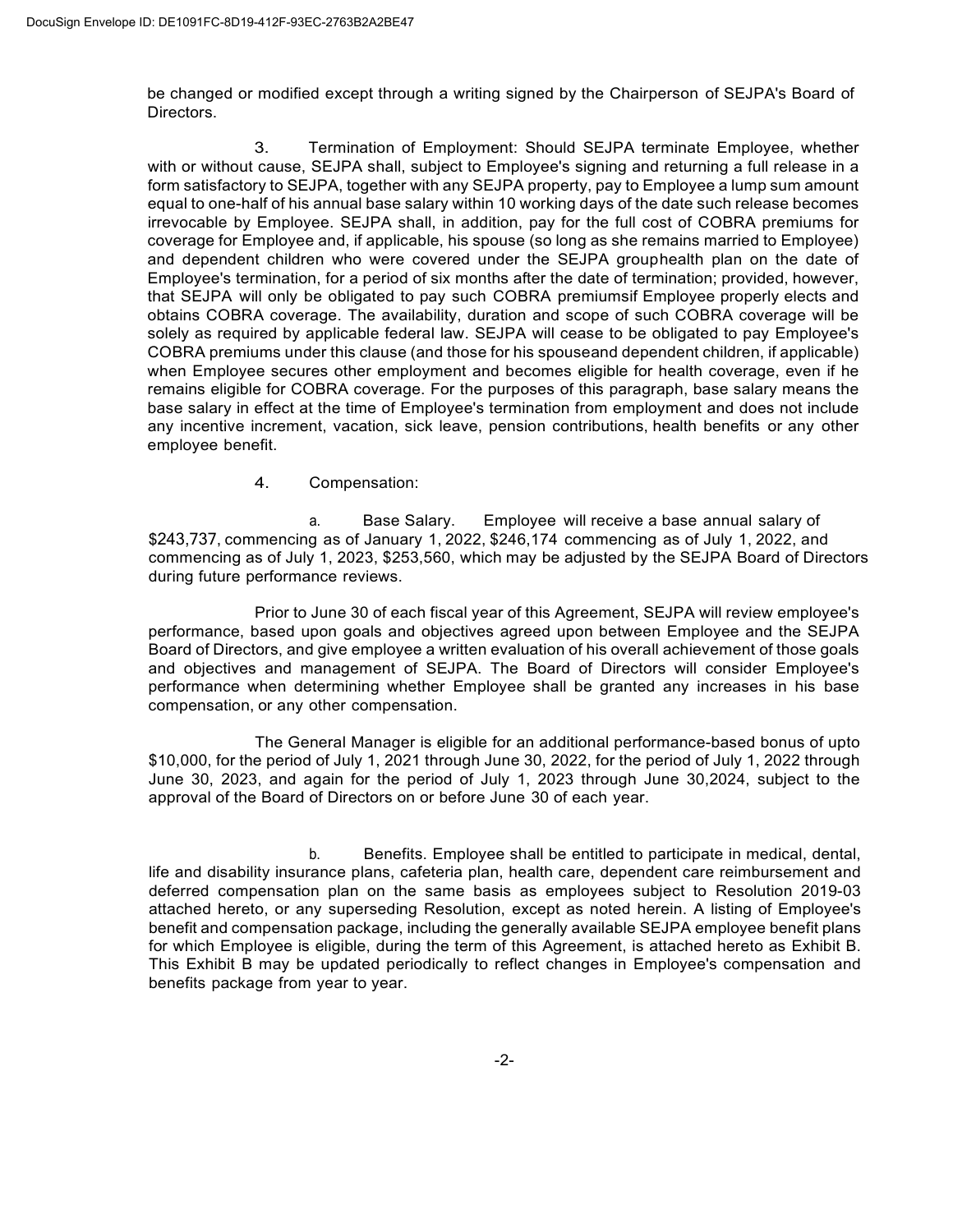c. Sick and Vacation Leave. It is the intent of the parties that Employee shall be entitled to at least the same level of sick and vacation leave as other full-time employees of SEJPA, based upon his years of service to SEJPA. Employee shall be entitled to seven weeks (280 hours) of vacationleave and be entitled to sick leave as prescribed by Resolution 2019- 03, or any superseding Resolution, provided that, notwithstanding the provisions of that resolution: (1) Employee may not take sick or vacation leave in increments of less than one half day; and (2) the calculation of conversion of sick and vacation leave to cash, if any, shall be based upon the Base Salary set forth above, and assume that Employee works a 2080 hour annual schedule. For purposes of this section a full day shall be considered to be 8 hours.

d. CalPERS Retirement Plan. Employee shall be entitled to participate in the California Public Employees Retirement System program based on section 21354.4, 2.5%at 55 full formula, as provided in Resolution 2019-03, or any superseding Resolution. The Board reserves the right to adjust the retirement component of the General Manager's contract for the period beginning January 1, 2022 through June 30, 2024.

e. Exceptions to Resolution 2019-03. To the extent permitted by law, the applicable benefit levels described in Resolution 2019-03 shall not be reduced for Employee during the term of this Agreement, notwithstanding the expiration of that resolution as of June 30, 2022, and any superseding resolution.

f. Reimbursement of Expenses. Employee shall be reimbursed for all reasonable, actual necessary expenses incurred in the performance of his duties, in accordance with the adopted policies of SEJPA, except that Employee shall be entitled to an annual car allowance of \$7,200, to compensate and reimburse Employee for all costs of leasing, owning, operating, repairing and maintaining a vehicle available to the Employee for the conduct of his duties.

5. Withholding of Taxes: SEJPA will withhold from any monies payable pursuant to this Agreement all federal, state, city or other taxes as may be required by any law, governmental regulation or ruling.

6. Waiver of Breach: The waiver by either party, or the failure of either party to claim a breach of any provision of this Agreement, shall not operate or be construed as a waiver of any subsequent breach.

7. Assignment: The rights and obligations of the respective parties hereto under this Agreement shall inure to the benefit of and shall be binding upon the heirs, legal representatives, successors and assigns of the parties hereto; provided, however, that this Agreement shall not be assignable by either party without prior written consent of the other party.

8. Entire Agreement: This Agreement supersedes any and all other agreements, either oral or in writing, between the parties hereto with respect to the subject matter hereof and contains all of the covenants and agreements between the parties with respect to said subject matter in any manner whatsoever. Any modification of this Agreement will be effective only if it is in writing and signed by both Employee and the Chairperson of SEJPA Board of Directors.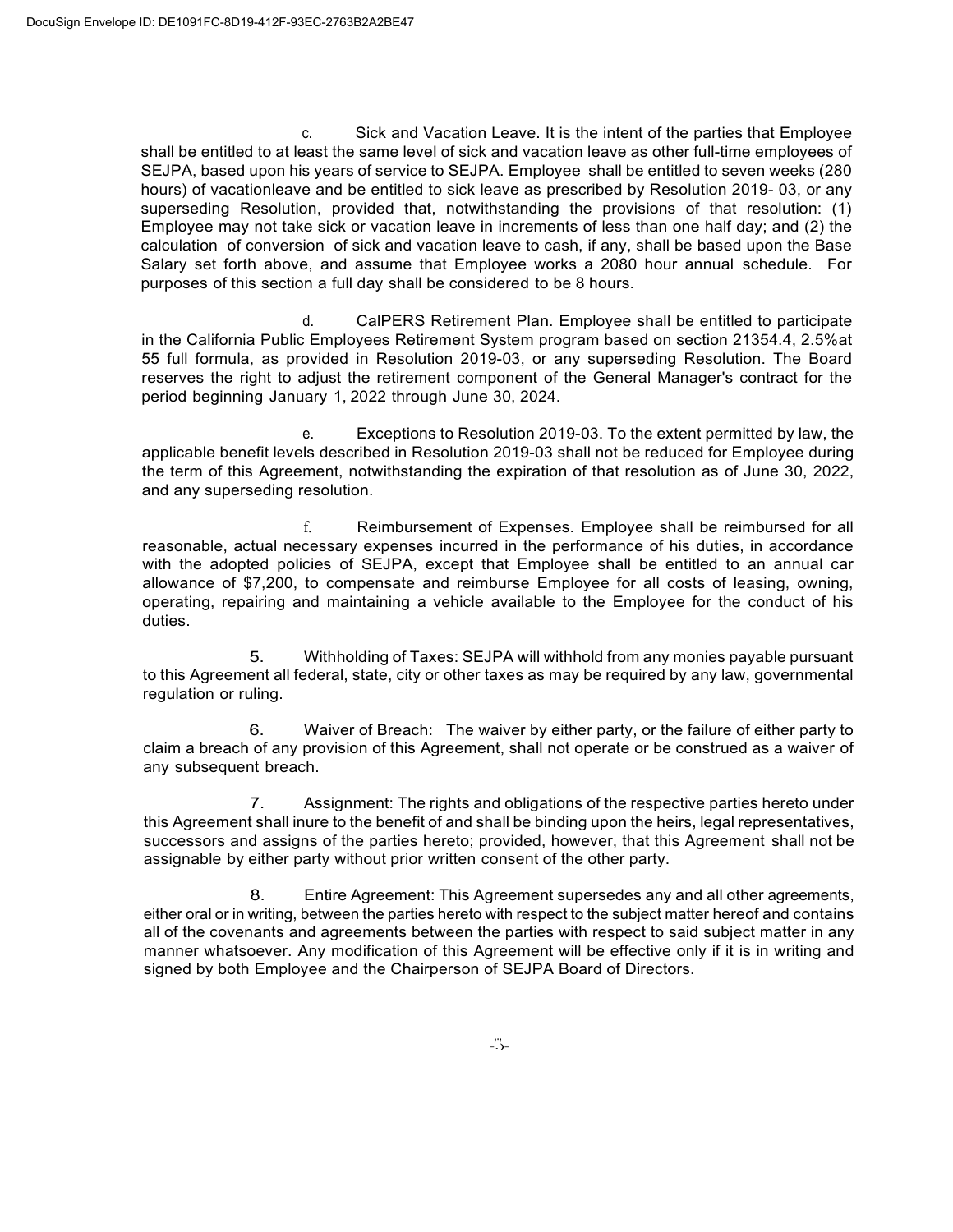9. Governing Law: This Agreement shall be governed by, construed and enforced in accordance with the laws of the State of California.

10. Partial Invalidity: The invalidity of any part or parts of this Agreement shall not destroy the enforceability of the remainder of this Agreement unless such invalidity would defeat a material business purpose of this Agreement.

IN WITNESS WHEREOF, the parties hereto have caused this Agreement to be duly executed and delivered the day and year first above written.

### **SAN ELIJO JOINT POWERS AUTHORITY**

DocuSigned by: knisti Becker **By:** 

Kristi Becker, CHAIRPERSON

**EMPLOYEE**

S.L.  $\mathcal{Z}$  $\overline{\phantom{a}}$ 

**By:**  Michael T. Thornton, GENERAL MANAGER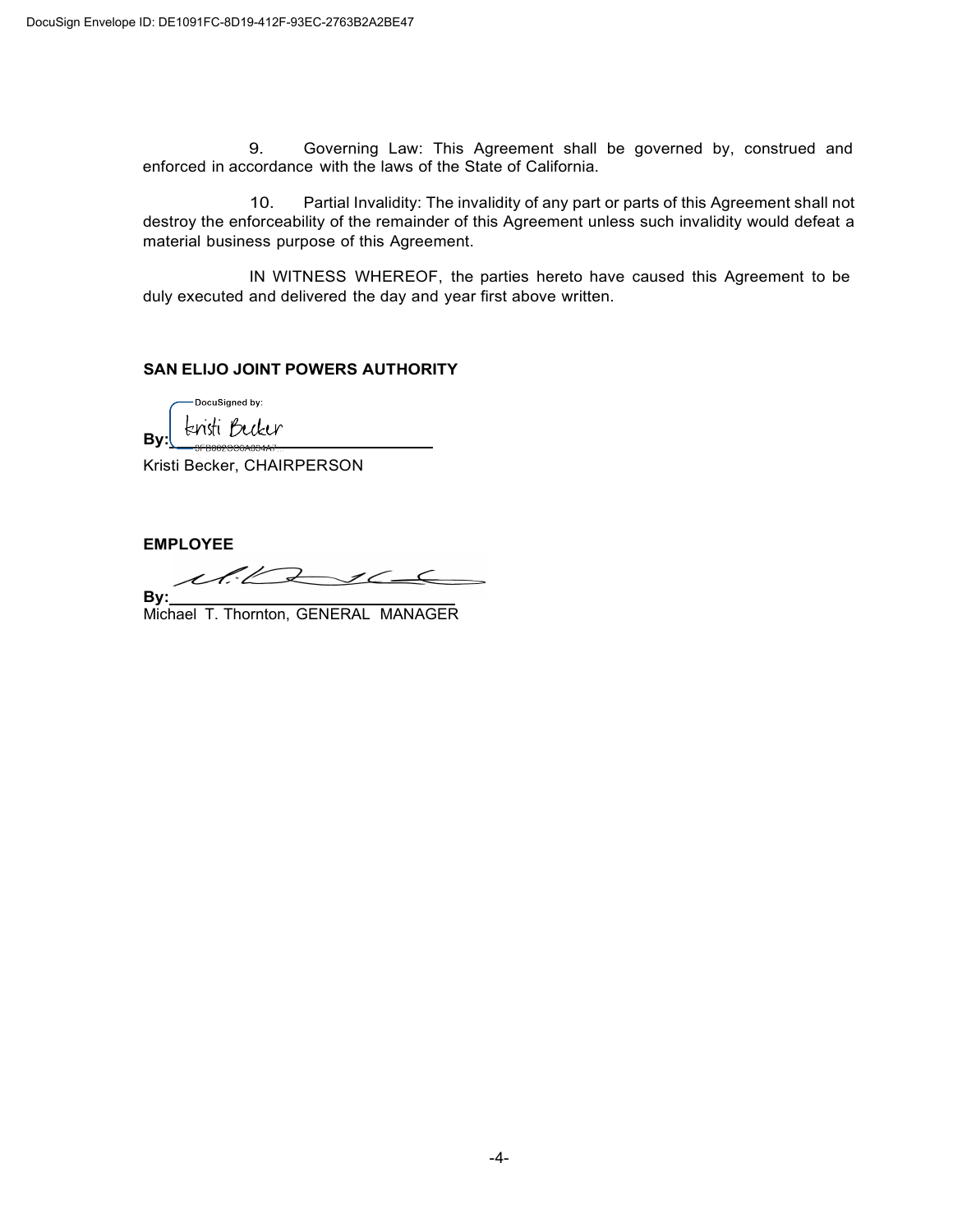# EXHIBIT A

## **SAN ELIJO JOINT POWERS AUTHORITY (SEJPA)**

## **GENERAL MANAGER**

| Department: | Accountable to:           | FLSA Status: |
|-------------|---------------------------|--------------|
| Management  | <b>Board of Directors</b> | Exempt       |

### **DEFINITION**

Under general direction in accordance with policies set forth by the San Elijo Joint Powers Authority ("SEJPA") Board of Directors, this position directs the overall management, planning, engineering, construction, maintenance, and operation of the San Elijo Water Campus, pumping stations, reservoirs and reclaimed water distribution system, and all other appurtenant facilities operated by SEJPA; operates, maintains and staffs programs and facilities to ensure compliance with all applicable discharge requirements and other pertinent regulations and statutes; and implements and administers personnel, financial and operational policies as set forth by the Board of Directors.

#### **SUPERVISION EXERCISED**

Exercises direct supervision over the Director of Operations and Director of Finance and Administration.

#### **ESSENTIAL JOB FUNCTIONS**

- Provides administrative direction and supervision to employees to include: assigning projects and objectives; conducting performance evaluations; developing, motivating, and training; and, hiring, terminating and disciplining.
- Approves agendas for presentation to the SEJPA Board; presents briefings, policies, complaints, reports, and recommendations.
- Provides direction and assistance to staff members, including management team building and training.
- Interacts with citizens regarding a variety of issues; interacts with the media presenting appropriate information on programs, services, and events.
- Prepares, reviews, and approves a variety of reports and correspondence.
- Reviews and recommends budgets; presents draft budget to SEJPA Board for approval.
- Serves as a liaison with external agencies regarding a variety of regional issues.
- Oversees all management, planning, engineering, construction, maintenance, and operation of SEJPA facilities and infrastructure.
- Conducts field visits to wastewater and recycled water facilities.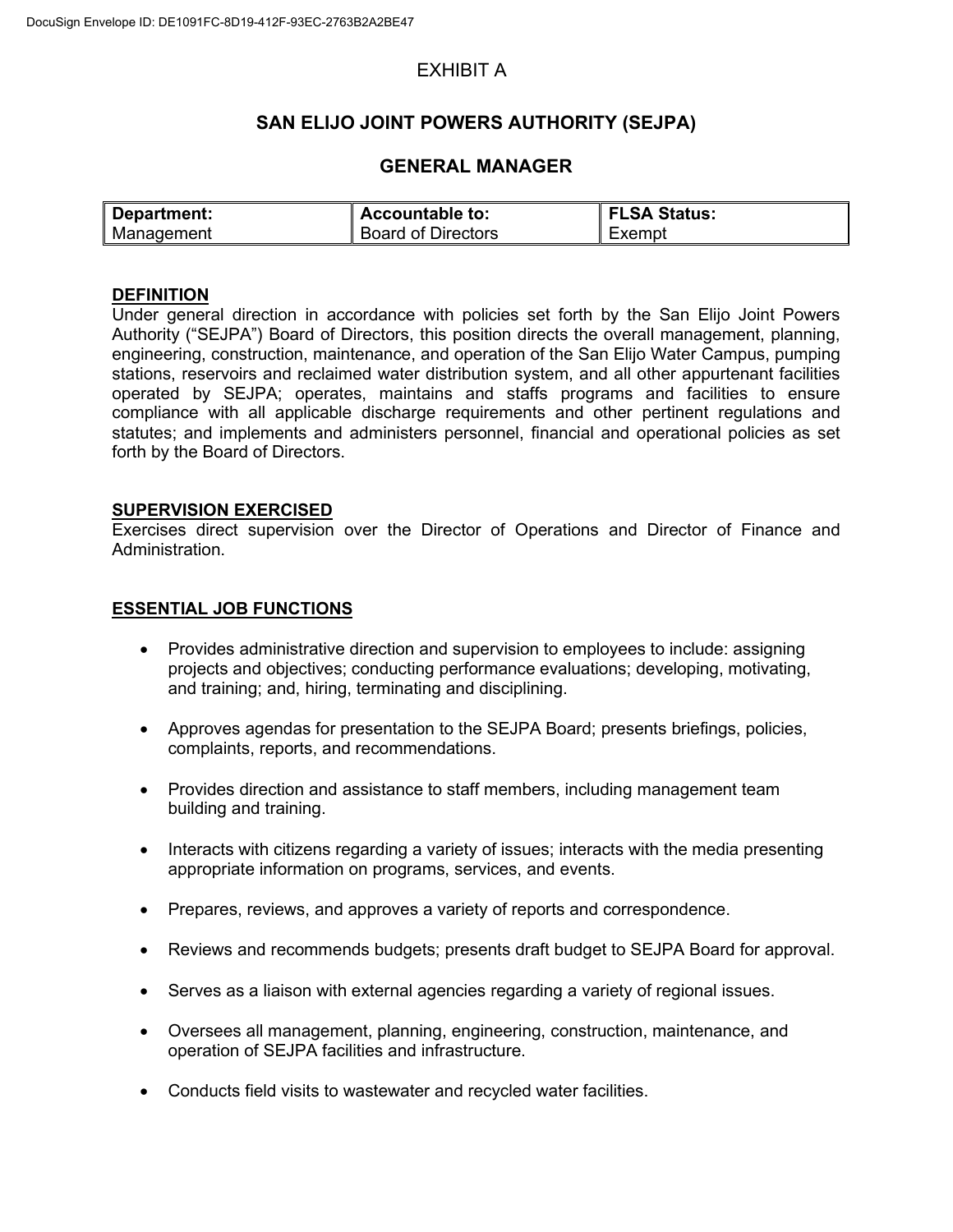San Elijo Joint Powers Authority General Manager Page 2

- Is active in the wastewater, recycled water, stormwater industry and has current knowledge of industry trends and regulations.
- Staffs for and directs the operation and maintenance of the wastewater and recycled water facilities so that all applicable discharge requirements and permits are complied with as well as all other pertinent regulations and statutes.
- Ensures the efficiency and effectiveness of each department and program.
- Maintains all accounting and financial records, operation and maintenance records, safety and personnel records.
- Administers personnel, financial and operational policies set forth by the Board of Directors.
- Maintains compliance with ethics training laws, per policy of the agency.
- Serves as the Appointing Authority for all employment decisions.
- Reviews and approves all performance evaluations and merit salary increases.
- Adjudicates personnel matters and serves as the final authority on grievances, discipline, policy interpretation, etc.
- Establishes and maintains cooperative working relationships in order to foster a team approach.
- Prepare and maintain financial reports or oversee the preparation and maintenance of financial reports, yearly operations and maintenance budgets, and accounting and personnel records.
- Work varying hours, weekends, and holidays; and respond to 24-hour emergency callins.
- Travel and attend conferences, meetings or workshops with little or no notice.
- Utilize automated systems to generate and access work processing, financial and other information.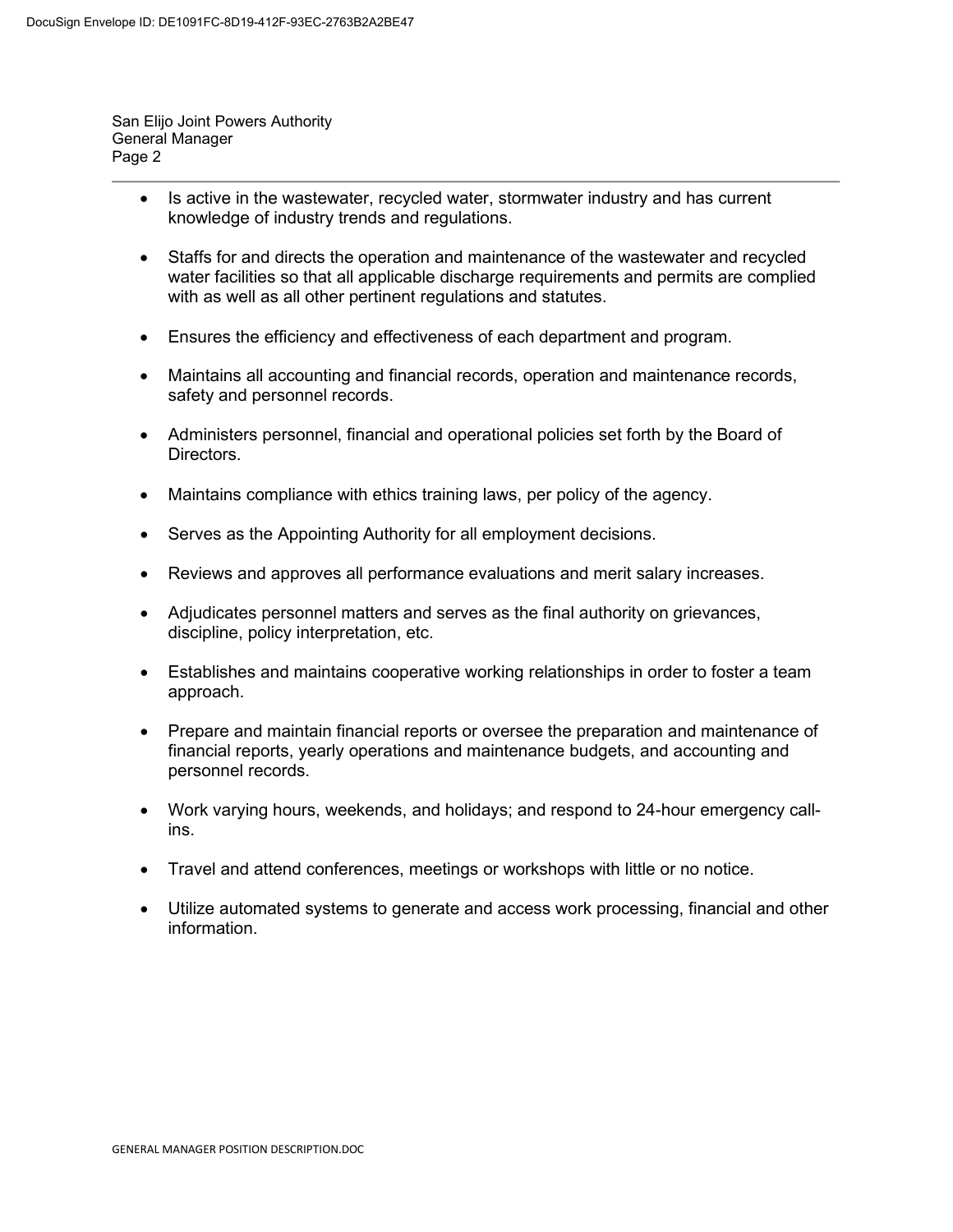San Elijo Joint Powers Authority General Manager<br>Page 3

#### **GENERAL ACCOUNTABILITIES**

Analyze data, charts, logs and reports and draws appropriate conclusions and implement appropriate solutions; ensures fiscal controls and responsibility. Secure staffing and provide direction of entire operation; ensuring compliance with regulations, statutes, policies and procedures; resolution and prevention of personnel problems that may affect productivity; enforcement of disciplinary procedures if necessary; response to public inquiries and problems that may arise; response to emergencies at all hours.

#### **PRINCIPAL ACCOUNTABILITIES**

- Ensures that applicable discharge requirements are complied with as well as all other pertinent regulations and statutes.
- Ensures compliance with applicable local, state and federal laws and regulations.
- Ensures that all accounting, financial, personnel, operations, and maintenance records are maintained.
- Approves and monitors contracts as set forth in SEJPA's purchasing policy.
- Ensures the needs of the projected service area are met by overseeing necessary planning, engineering and construction of capital projects.

#### **LICENSE/CERTIFICATION REQUIREMENT**

- 1. Registration as a Professional Civil Engineer in the State of California is required.
- 2. Certification as a Grade V Wastewater Treatment Plan Operator in the State of California is preferred, but not required.
- 3. Possession of a valid California Class C Driver's License and insured in accordance with at least minimum coverage and liability standards established by the State of California. Failure to maintain a valid Driver's License, liability insurance, and the ability to be insured under the SEJPA's automobile insurance carrier constitutes possible cause for termination.

## **PHYSICAL AND MENTAL DEMANDS/WORKING CONDITIONS**

#### **Physical Demands:**

Individual may need to sit or stand as needed. May require walking primarily on a level surface for periodic periods throughout the day. Reaching above shoulder heights, below the waist or lifting as required to file documents or store materials throughout the workday. Proper lifting techniques required.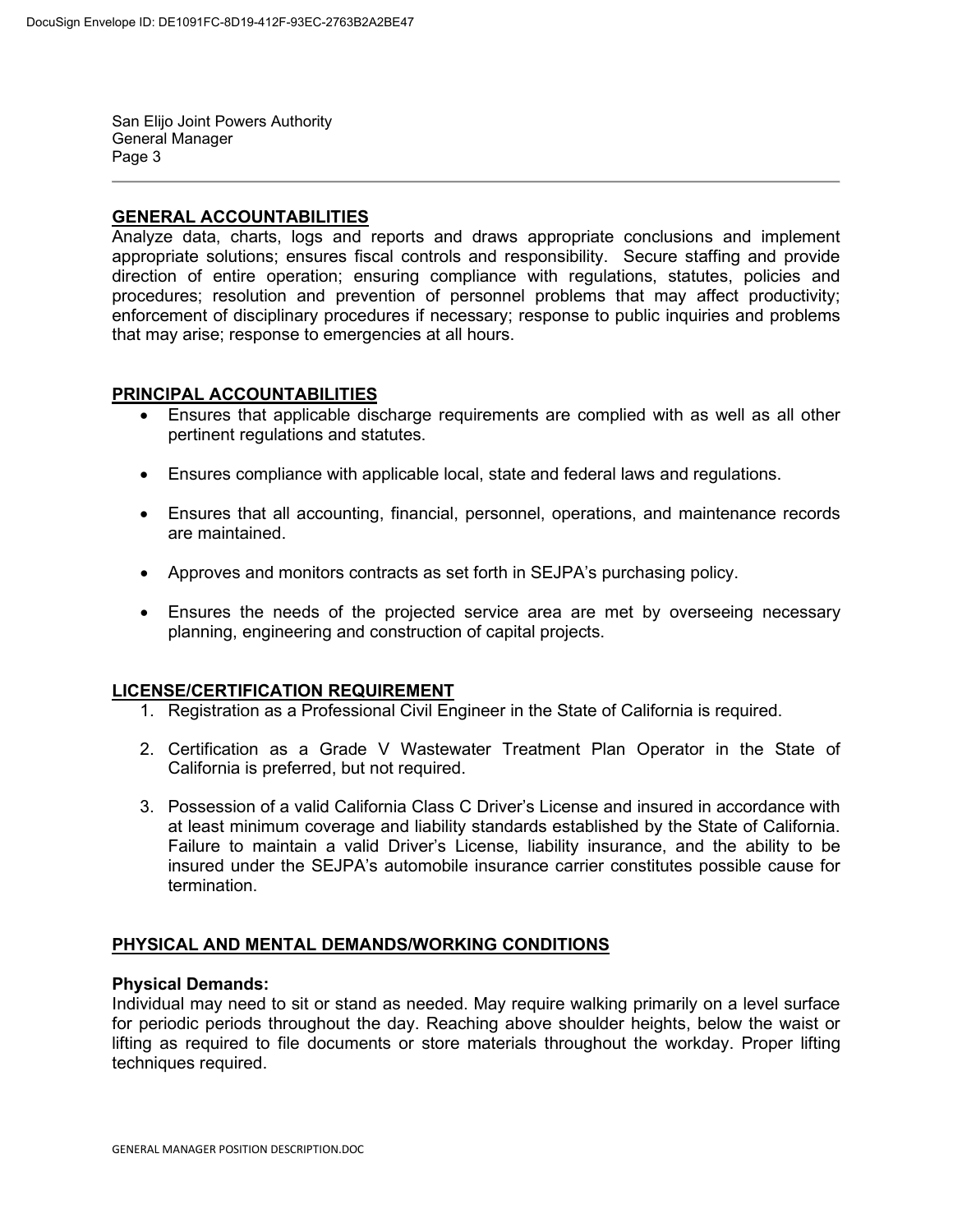San Elijo Joint Powers Authority General Manager<br>Page 4

#### **Mental Demands:**

While performing the duties of this position, the employee is regularly required to use written and oral communication skills; read and interpret complex data, information and documents; analyze and solve problems; observe and interpret people and situations; use math and mathematical reasoning; learn and apply new information or skills; perform highly detailed work on multiple, concurrent tasks with constant interruptions; work under intensive deadlines and interact with other managers, board members, government officials, regulators, employees, and the public.

#### **Work Environment:**

The performance of this position may occasional require exposure to industrial work environments with loud noises and hazardous material thatrequiring the use of personal protective equipment such as safety glasses and mandatory hearing protection.

For the most part ambient room temperatures, lighting and traditional office equipment as found in a typical office environment.

#### **QUALIFICATIONS**

- 1. Bachelor of Science Degree from an accredited university (Masters Degree Preferred) in the field of Civil Engineering.
- 2. Registration as a Professional Civil Engineer in the State of California.
- 3. Ability to pass Authority pre-employment physical examination.
- 4. Possession of a good driving record and ability to be insured by the Agency' insurance carrier.
- 5. Read, write, speak and comprehend English.

#### **RIGHT TO WORK REQUIREMENT**

Must be a United States citizen or possess qualified alien status. Documentation of eligibility to work in U.S. will be required as a condition of employment.

**The list of essential job duties contained in this job description is not exhaustive, and may be supplemented as necessary. This position performs other related duties as assigned, some of which may become essential to the position.**

**The SEJPA does not discriminate against any applicant for employment on the basis of age, sexual orientation, race, religious belief, national origin, marital status, or physical or mental disability.**